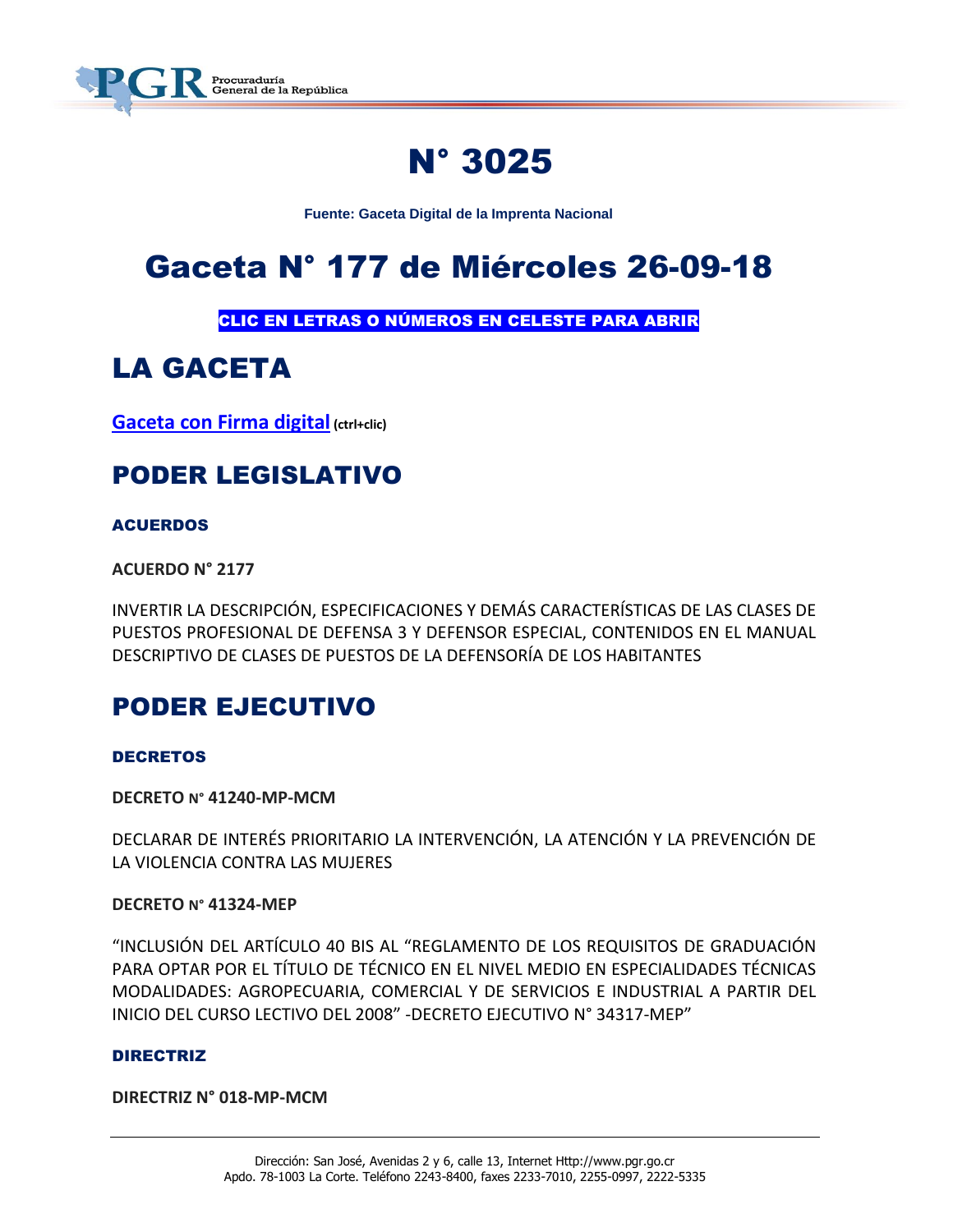

DIRIGIDA A TODO EL SECTOR PÚBLICO SOBRE LA NECESIDAD ACTUAL DE PRIORIZAR ACCIONES PARA LA INTERVENCIÓN, LA ATENCIÓN Y LA PREVENCIÓN DE LA VIOLENCIA CONTRA LAS MUJERES

2

### DOCUMENTOS VARIOS

- [GOBERNACIÓN Y POLICÍA](https://www.imprentanacional.go.cr/gaceta/#gobernacin-y-polica)
- [HACIENDA](https://www.imprentanacional.go.cr/gaceta/#hacienda)
- [EDUCACIÓN PÚBLICA](https://www.imprentanacional.go.cr/gaceta/#educacin-pblica)
- [TRABAJO Y SEGURIDAD SOCIAL](https://www.imprentanacional.go.cr/gaceta/#trabajo-y-seguridad-social)
- [JUSTICIA Y PAZ](https://www.imprentanacional.go.cr/gaceta/#justicia-y-paz)
- [AMBIENTE Y ENERGÍA](https://www.imprentanacional.go.cr/gaceta/#ambiente-y-energa)

### TRIBUNAL SUPREMO DE ELECCIONES

- [EDICTOS](https://www.imprentanacional.go.cr/gaceta/#edictos)
- [AVISOS](https://www.imprentanacional.go.cr/gaceta/#avisos)

### CONTRATACION ADMINISTRATIVA

- **[LICITACIONES](https://www.imprentanacional.go.cr/gaceta/#licitaciones)**
- [ADJUDICACIONES](https://www.imprentanacional.go.cr/gaceta/#adjudicaciones)
- [REGISTRO DE PROVEEDORES](https://www.imprentanacional.go.cr/gaceta/#registro-de-proveedores)
- [FE DE ERRATAS](https://www.imprentanacional.go.cr/gaceta/#fe-de-erratas)

### REGLAMENTOS

#### MUNICIPALIDADES

#### MUNICIPALIDAD DE GOICOECHEA

REGLAMENTO PARA EL OTORGAMIENTO DE LICENCIAS HABILITANTES PARA LA VENTA DE BEBIDAS CON CONTENIDO ALCOHÓLICO DE LA MUNICIPALIDAD DE GOICOECHEA

#### MUNICIPALIDAD DE ALVARADO PACAYAS

REFORMA AL REGLAMENTO INTERNO DE TRABAJO VIGENTE

### INSTITUCIONES DESCENTRALIZADAS

- [UNIVERSIDAD DE COSTA RICA](https://www.imprentanacional.go.cr/gaceta/#universidad-de-costa-rica)
- [INSTITUTO TECNOLÓGICO DE COSTA RICA](https://www.imprentanacional.go.cr/gaceta/#instituto-tecnolgico-de-costarica)
- [INSTITUTO NACIONAL DE LAS MUJERES](https://www.imprentanacional.go.cr/gaceta/#instituto-nacional-de-lasmujeres)